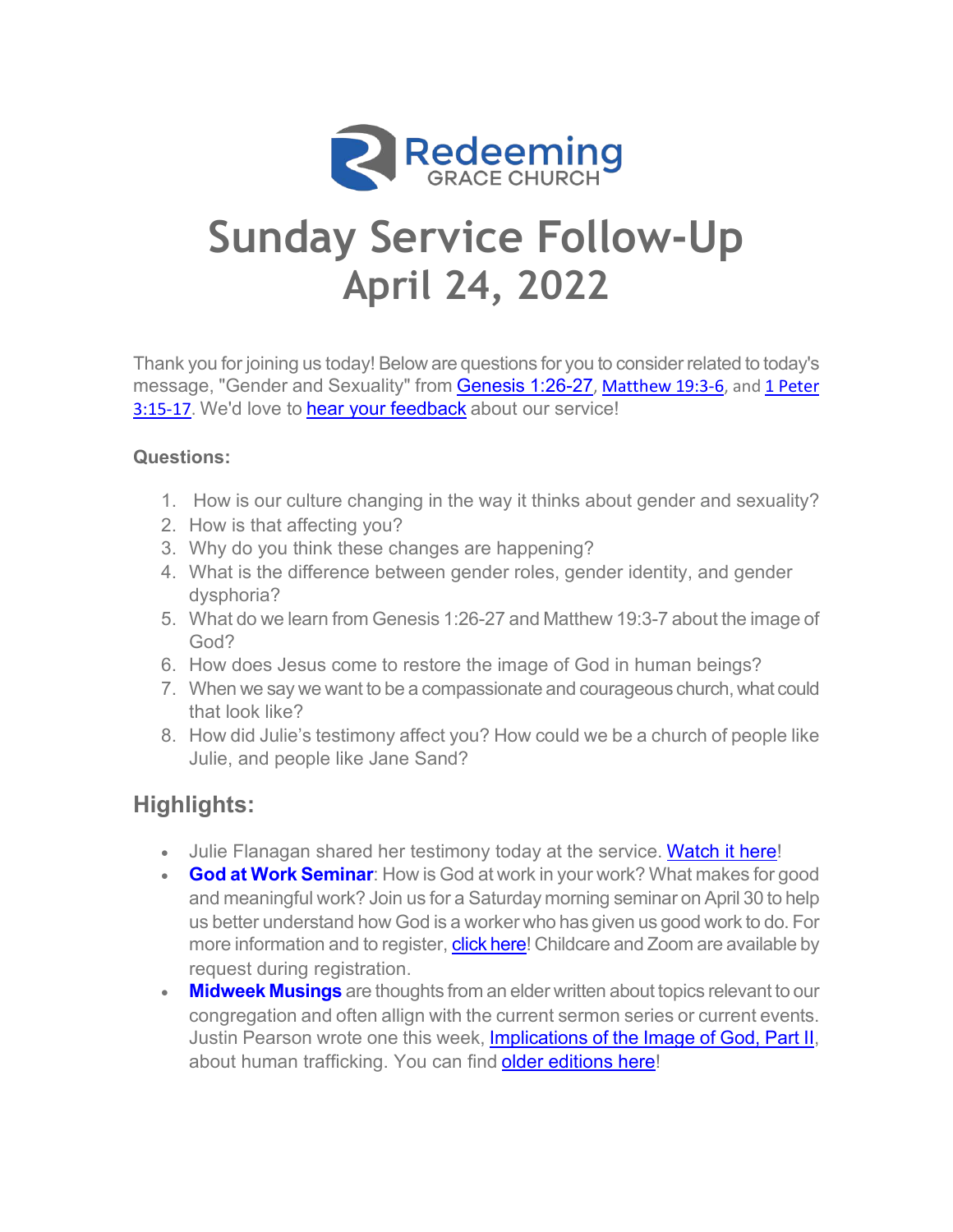## **Coming This Week:**

Today, 4/24:

• Homeschool Co-op [Musical - The Sound of M](https://rgcfairfax.org/event/hea-musical-the-sound-of-music-4/)usic

Thursday, 4/28:

• [New & Expectant Moms Fellowsh](https://rgcfairfax.org/event/new-expectant-moms-fellowship/2022-04-28/)ip

Saturday, 4/30:

• [God at Work Semina](https://rgcfairfax.org/event/god-at-work-seminar/)r

Sunday, 5/1:

• [All Five15 Meeting &](https://rgcfairfax.org/event/five15-youth-ministry-13/) Partnering with Parents

## **Sermons and Songs:**

- Watch today's service on **[YouTub](https://www.youtube.com/channel/UCvdSNQbpABVJ9Qg1uqjHqJA)e** or listen to our sermons podcast, updated on Sundays, on [iTune](https://podcasts.apple.com/us/podcast/rgc-sermons/id1614688303)s or [Spot](https://open.spotify.com/show/2IQkke6N761s8TunOxca6Y)ify!
- Find the songs we sing on our **[Spo](https://open.spotify.com/user/7q2nkz17kwrrk9khc4dv13gxh/playlists)tify!**

**Next Sunday: The Fall into Sin, Genesis 3:1-24, Justin Pearson**

## **[Visit Our Website for More!](https://rgcfairfax.org/resources/sermons/)**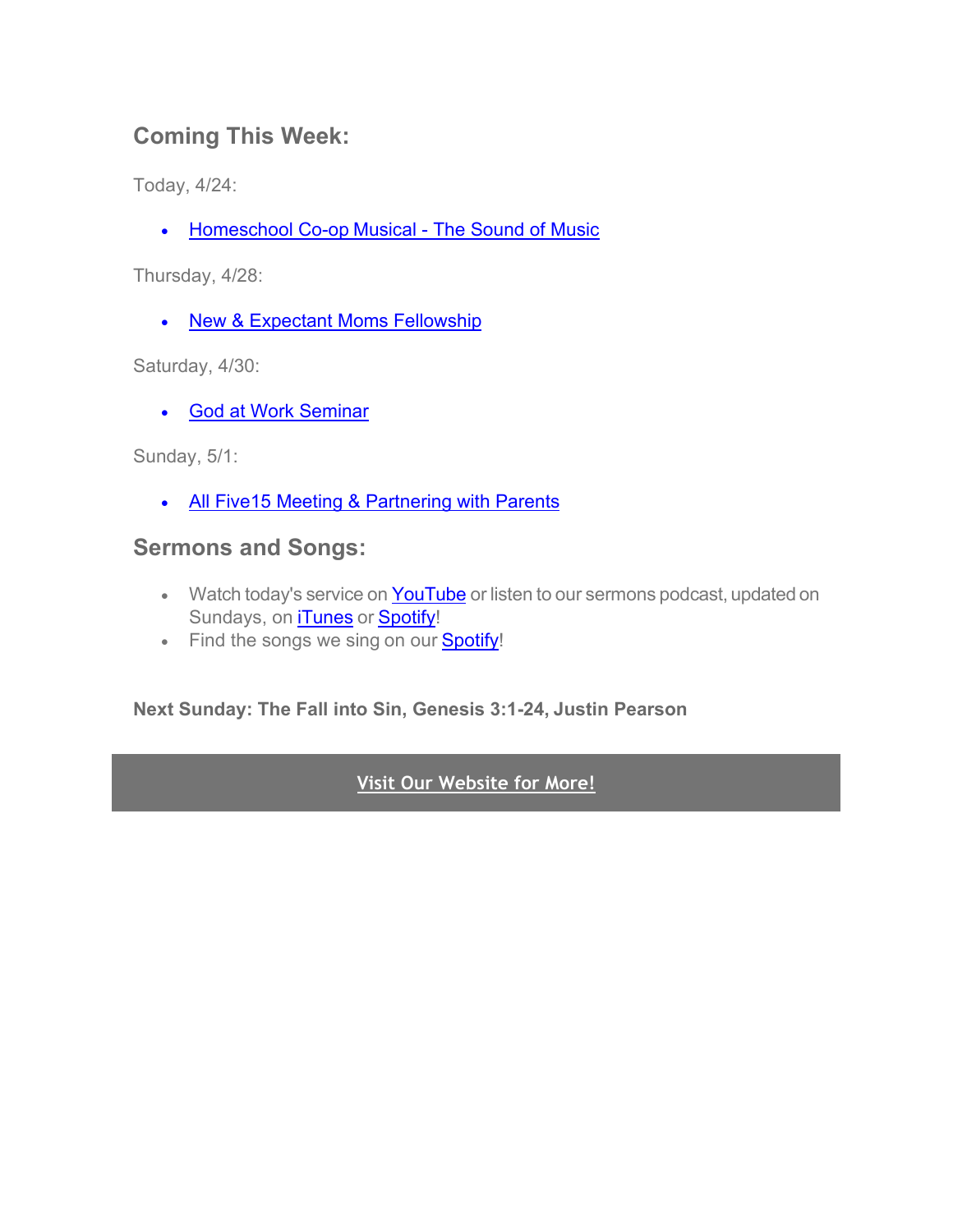#### **Three Goals for This Message:**

- 1. Understand what is happening in our culture's understanding of gender and sexuality, and why.
- 2. Understand God's design for these things.
- 3. Respond by being a church that is both compassionate and courageous.
- 1. Where are we?

#### 2. What is God's design for gender and sexuality?

#### Some helpful definitions:

Sex: a biological term for male or female (very rarely intersex); this term used to be the same as gender.

Gender identity: A person's inner sense of their gender, whether male, female, both, or neither.

Gender roles: social codes and practices that differentiate male from female in a particular culture.

Gender dysphoria: a psychological term for the distress some people feel when their internal sense of self doesn't match with their biological sex.